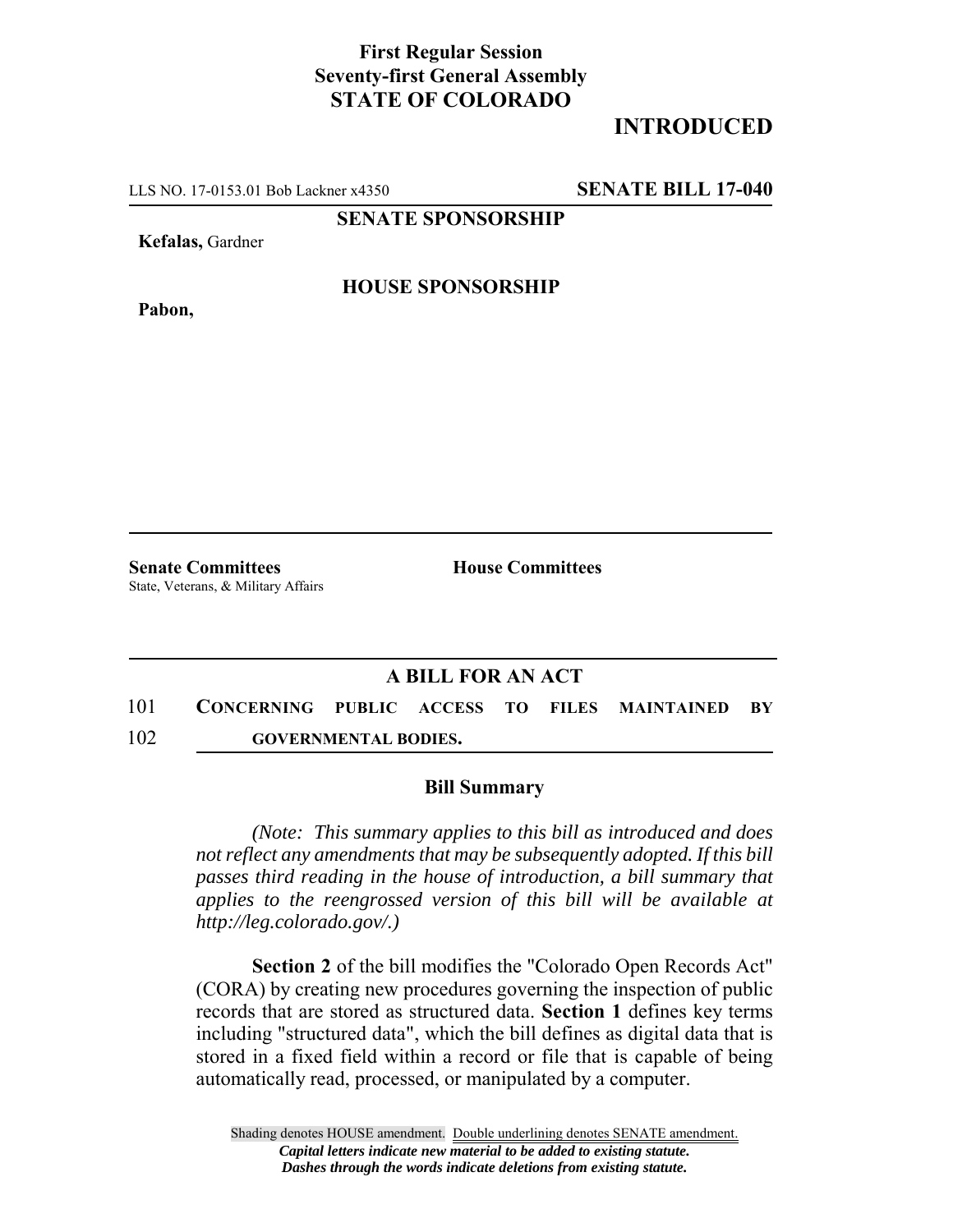If public records are stored as structured data, section 2 requires the custodian of the public records to provide an accurate copy of the public records in a structured data format when requested. If public records are not stored as structured data but are stored in an electronic or digital form and are searchable in their native format, the custodian is required to provide a copy of the public records in a format that is searchable when requested.

Section 2 specifies the circumstances that exempt the custodian from having to produce records in a searchable or structured data format.

If a custodian is not able to comply with a request to produce public records in a requested format, the custodian is required to produce the records in an alternate format and to provide a written declaration attesting to the reasons the custodian is not able to produce the records in the requested format. If a court subsequently rules the custodian should have provided the data in the requested format but that the custodian reasonably believed, based upon the reasons stated in the written declaration, that the data could not be produced in the requested format, attorney fees may be awarded only if the custodian's action was arbitrary or capricious.

Nothing in the bill requires a custodian to produce records in their native format.

**Section 3** expands the grounds permitting the filing of a civil action seeking inspection of a public record to include an allegation of a violation of the digital format provisions in the bill or a violation of record transmission provisions specified in CORA. This section also specifies that altering an existing record, or excising fields of information, to remove information that the custodian is required or allowed to withhold does not constitute the creation of a new public record. Such alteration or excision may be subject to a research and retrieval fee or a fee for the programming of data as allowed under existing provisions of CORA.

**Section 4** modifies CORA provisions governing the copy, printout, or photograph of a public record and the imposition of a research and retrieval fee. Among these modifications:

- ! The bill deletes existing statutory language permitting the custodian to charge the same fee for services rendered in supervising the copying, printing out, or photographing of a public record as the custodian may charge for furnishing a copy, printout, or photograph;
- ! The bill replaces a reference in the statute to the phrase "manipulation of data" with the phrase "programming, coding, or custom search queries so as to convert a record into a structured data or searchable format";
- ! In connection with determining the amount of the fee for a paper or electronic copy of a public record, the bill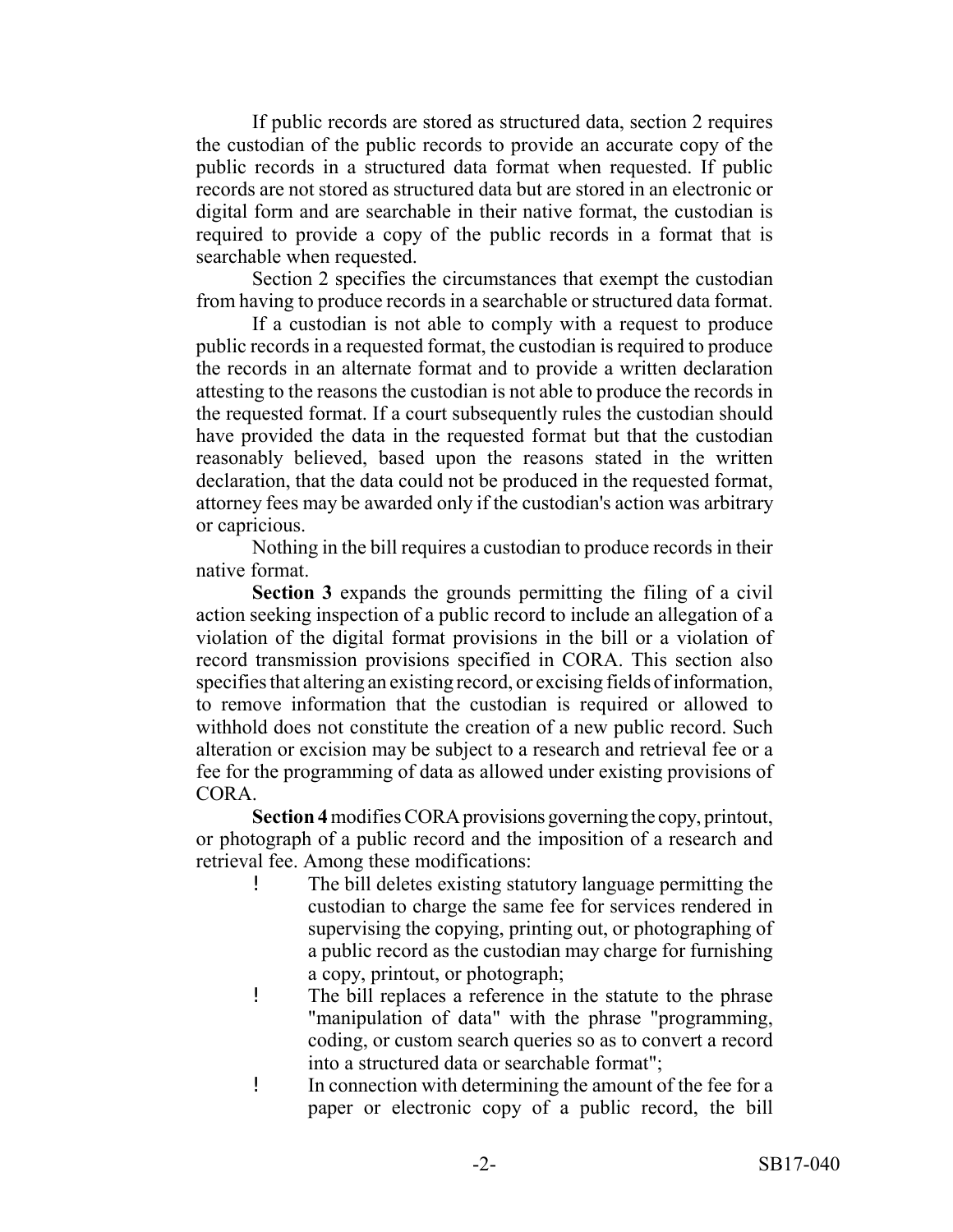specifies that, if a custodian performs programming, coding, or custom search queries to create a public record, the fee for a paper or electronic copy of that record may be based on recovery of the actual or incremental costs of performing the programming, coding, or custom search queries, together with a reasonable portion of the costs associated with building and maintaining the information systems; and

! When a person makes a request to inspect or make copies or images of original public records, the bill permits the custodian to charge a fee for the time required for the custodian to supervise the handling of the records, when such supervision is necessary to protect the integrity or security of the original records.

**Section 5** repeals the existing criminal misdemeanor offense and penalty for a willful and knowing violation of CORA.

| $\mathbf{1}$   | Be it enacted by the General Assembly of the State of Colorado:    |
|----------------|--------------------------------------------------------------------|
| $\overline{2}$ | <b>SECTION 1.</b> In Colorado Revised Statutes, 24-72-202, amend   |
| $\overline{3}$ | $(7)$ ; and <b>add</b> $(2.3)$ , $(6.3)$ , and $(6.4)$ as follows: |
| $\overline{4}$ | 24-72-202. Definitions. As used in this part 2, unless the context |
| 5              | otherwise requires:                                                |
| 6              | (2.3) "NATIVE FORMAT" MEANS THE FORMAT IN WHICH A FILE OR          |
| $\overline{7}$ | DATABASE CONFIGURATION OR SCHEMA WAS ORIGINALLY CREATED OR IS      |
| 8              | STORED ON THE CUSTODIAN'S COMPUTER OR SERVER.                      |
| 9              | (6.3) "SEARCHABLE" MEANS CAPABLE OF BEING SEARCHED BY A            |
| 10             | COMPUTER.                                                          |
| 11             | (6.4) "STRUCTURED DATA" MEANS DIGITAL DATA THAT IS STORED          |
| 12             | IN A FIXED FIELD WITHIN A RECORD OR FILE THAT IS CAPABLE OF BEING  |
| 13             | AUTOMATICALLY READ, PROCESSED, OR MANIPULATED BY A COMPUTER.       |
| 14             | "STRUCTURED DATA" INCLUDES DATA CONTAINED IN RELATIONAL            |
| 15             | DATABASES AND SPREADSHEETS.                                        |
| 16             | "Writings" means and includes all books, papers, maps,<br>(7)      |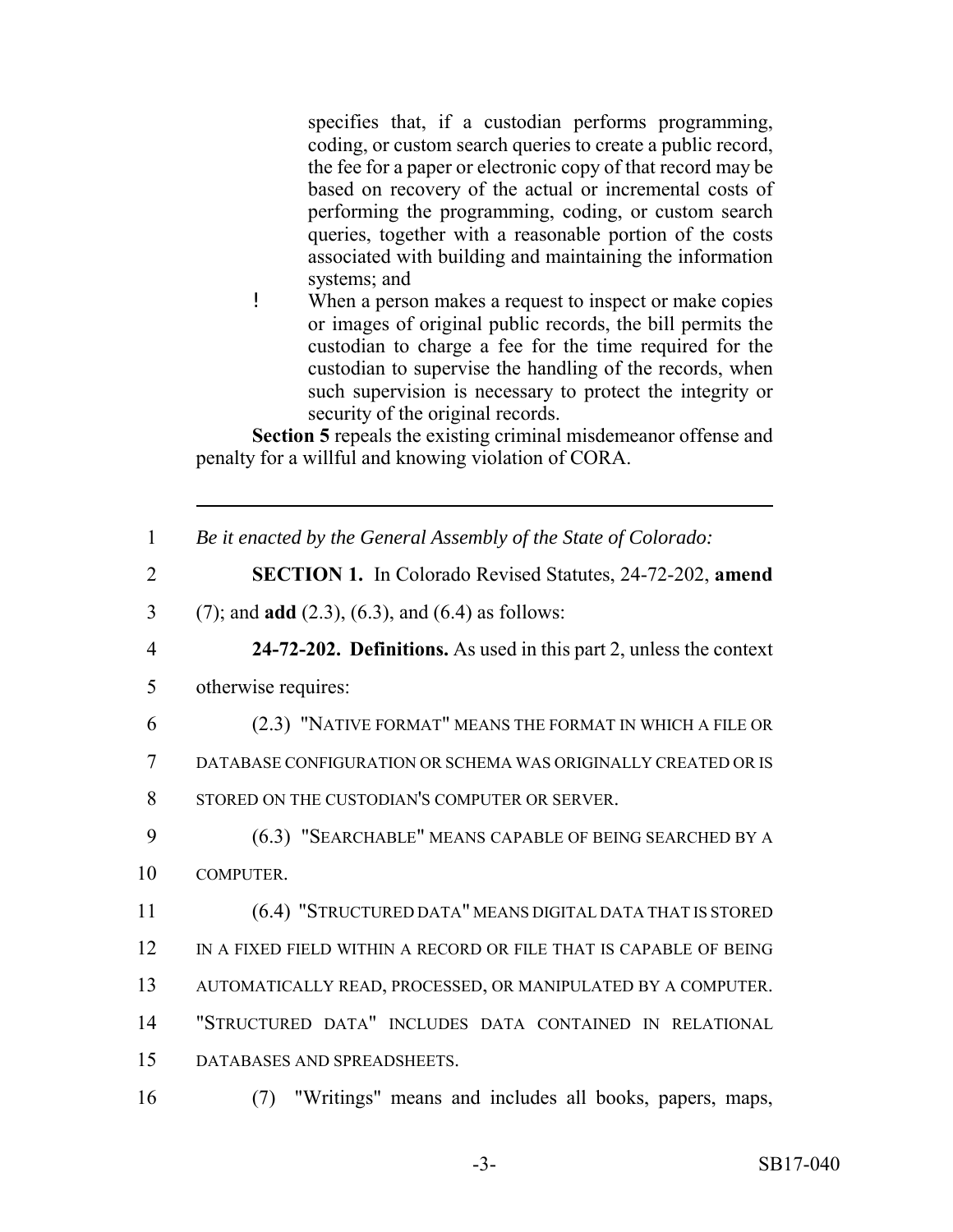photographs, cards, tapes, recordings, or other documentary materials, regardless of physical form or characteristics. "Writings" includes digitally stored data, including without limitation electronic mail 4 messages. but does not include computer software. "WRITINGS" DOES NOT INCLUDE A COMPUTER PROGRAM OR SOFTWARE, BUT DOES INCLUDE THE INFORMATION USED AS INPUT FOR THE COMPUTER PROGRAM AND THE INFORMATION PRODUCED AS A PRODUCT OF THE COMPUTER PROGRAM, EXCEPT AS OTHERWISE PROVIDED BY LAW.

 **SECTION 2.** In Colorado Revised Statutes, **add** 24-72-203.5 as follows:

 **24-72-203.5. Storage of records as structured data - request for copies - definition.** (1) (a) EXCEPT AS OTHERWISE REQUIRED BY 13 SUBSECTION (1)(b) OF THIS SECTION:

 (I) IF PUBLIC RECORDS ARE STORED AS STRUCTURED DATA, THE CUSTODIAN SHALL PROVIDE AN ACCURATE COPY OF THE PUBLIC RECORDS 16 IN A STRUCTURED DATA FORMAT WHEN REQUESTED; AND

 (II) IF PUBLIC RECORDS ARE NOT STORED AS STRUCTURED DATA BUT ARE STORED IN AN ELECTRONIC OR DIGITAL FORM AND ARE SEARCHABLE IN THEIR NATIVE FORMAT, THE CUSTODIAN SHALL PROVIDE A COPY OF THE PUBLIC RECORDS IN A FORMAT THAT IS SEARCHABLE WHEN REQUESTED.

**(b)** A CUSTODIAN IS NOT REQUIRED TO PRODUCE RECORDS IN A SEARCHABLE OR STRUCTURED DATA FORMAT IN ACCORDANCE WITH 24 SUBSECTION (1)(a) OF THIS SECTION IF:

 (I) AFTER MAKING REASONABLE INQUIRIES WITHIN THE ENTITY, THE CUSTODIAN CONCLUDES THAT IT IS NOT TECHNOLOGICALLY OR PRACTICALLY FEASIBLE TO PRODUCE A COPY OF THE REQUESTED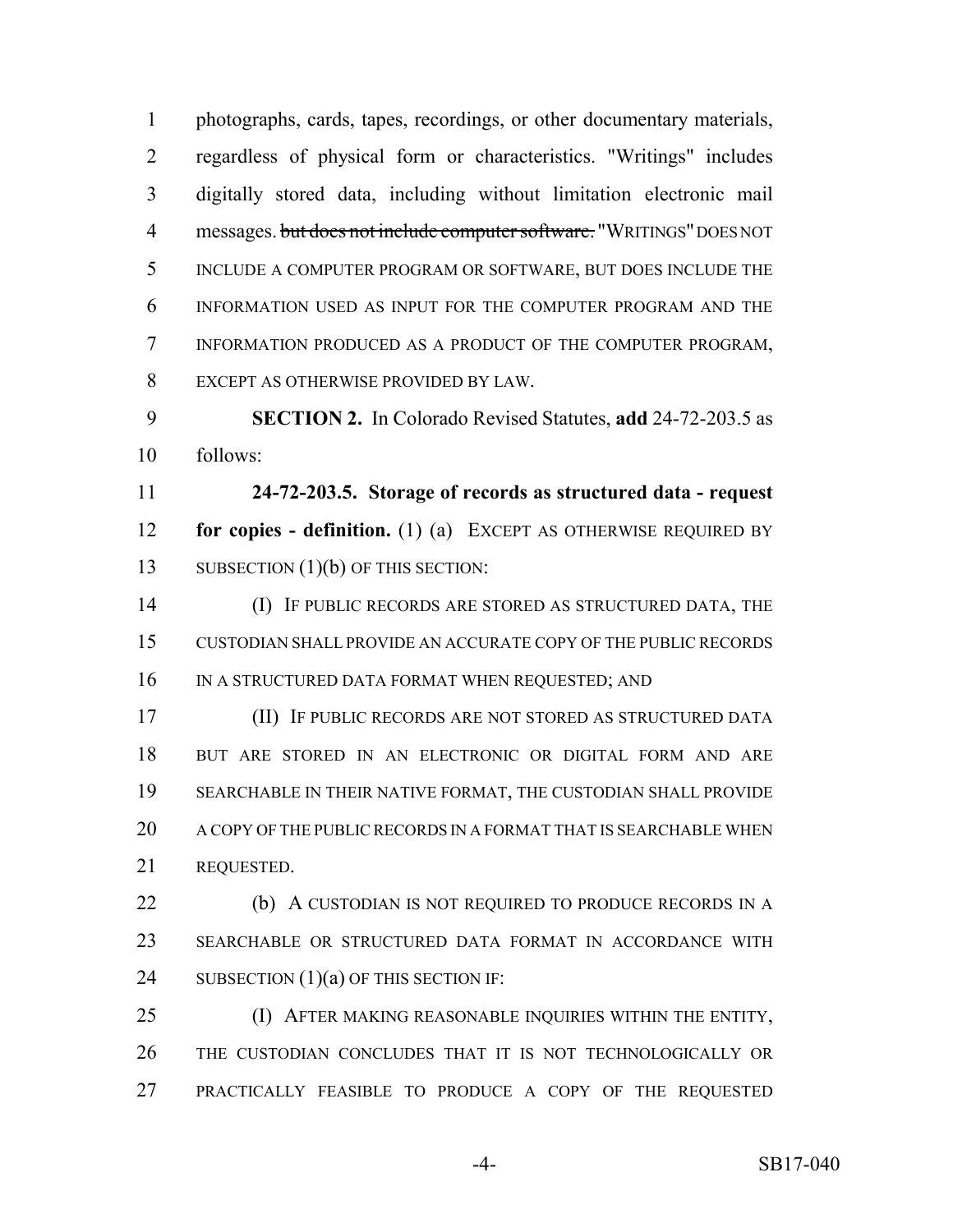INFORMATION IN A SEARCHABLE OR STRUCTURED FORMAT;

2 (II) THE CUSTODIAN WOULD BE REQUIRED TO PURCHASE SOFTWARE OR HARDWARE, OR TO CREATE ADDITIONAL PROGRAMMING OR FUNCTIONALITY IN ITS EXISTING SOFTWARE OR HARDWARE, TO ACCOMMODATE THE REQUEST;

 (III) PRODUCING THE DATA IN THE REQUESTED FORMAT WOULD VIOLATE THE TERMS OF ANY COPYRIGHT AGREEMENT BETWEEN THE CUSTODIAN AND A THIRD PARTY OR RESULT IN THE RELEASE OF A THIRD PARTY'S PROPRIETARY INFORMATION; OR

10 (IV) IT IS NOT TECHNOLOGICALLY FEASIBLE TO PERMANENTLY REMOVE INFORMATION THAT THE CUSTODIAN IS REQUIRED OR ALLOWED TO WITHHOLD WITHIN THE REQUESTED FORMAT, OR THE CUSTODIAN WOULD BE REQUIRED TO PURCHASE SOFTWARE OR CREATE ADDITIONAL PROGRAMMING OR FUNCTIONALITY IN ITS EXISTING SOFTWARE TO REMOVE THE INFORMATION.

 (2) IF A CUSTODIAN IS NOT ABLE TO COMPLY WITH A REQUEST TO PRODUCE PUBLIC RECORDS IN A REQUESTED FORMAT SPECIFIED IN 18 SUBSECTION (1)(a) OF THIS SECTION, THE CUSTODIAN MUST PRODUCE THE RECORDS IN AN ALTERNATE FORMAT AND SHALL PROVIDE A WRITTEN DECLARATION ATTESTING TO THE REASONS THE CUSTODIAN IS NOT ABLE TO PRODUCE THE RECORDS IN THE REQUESTED FORMAT. IF A COURT 22 SUBSEQUENTLY RULES THE CUSTODIAN SHOULD HAVE PROVIDED THE DATA IN THE REQUESTED FORMAT BUT THAT THE CUSTODIAN REASONABLY BELIEVED, BASED UPON THE REASONS STATED IN THE WRITTEN DECLARATION, THAT THE DATA COULD NOT BE PRODUCED IN THE REQUESTED FORMAT, ATTORNEY FEES MAY BE AWARDED ONLY IF THE CUSTODIAN'S ACTION WAS ARBITRARY OR CAPRICIOUS.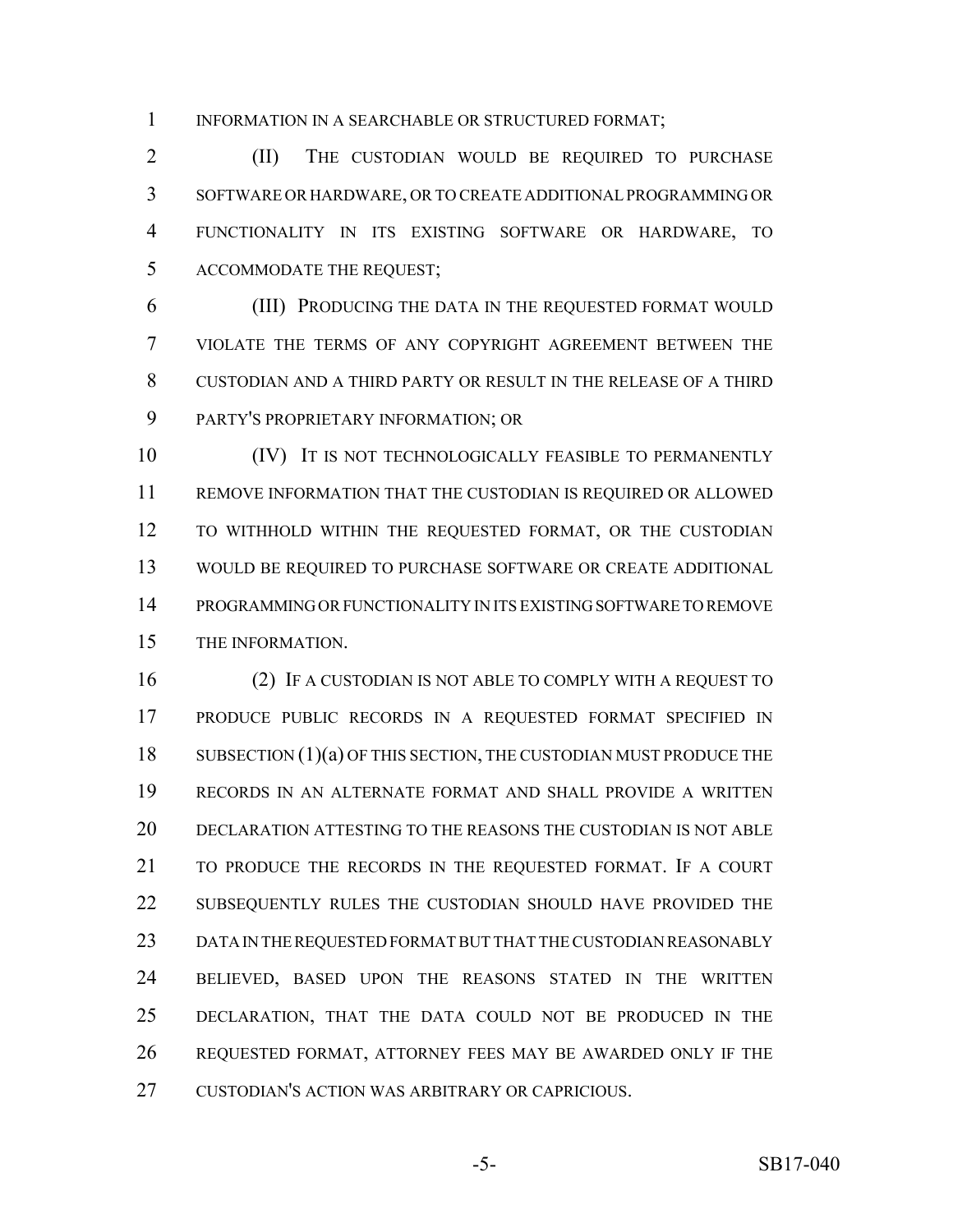(3) NOTHING IN THIS SECTION REQUIRES A CUSTODIAN TO PRODUCE RECORDS IN THEIR NATIVE FORMAT.

 (4) FOR PURPOSES OF THIS SECTION, "ACCURATE COPY" MEANS AN ACCURATE REPRESENTATION OF A RECORD PROVIDED TO A REQUESTER AT THE TIME THE RECORD IS PRODUCED.

 **SECTION 3.** In Colorado Revised Statutes, 24-72-204, **amend** (5); and **add** (9) as follows:

 **24-72-204. Allowance or denial of inspection - grounds - procedure - appeal - definitions.** (5) Except as provided in subsection (5.5) of this section, any person denied the right to inspect any record covered by this part 2, OR WHO ALLEGES A VIOLATION OF DIGITAL FORMAT PROVISIONS UNDER SECTION 24-72-203.5 OR A VIOLATION OF RECORD TRANSMISSION PROVISIONS SPECIFIED IN SECTION 24-72-205, may apply to the district court of the district wherein the record is found for an order directing the custodian of such record to show cause why the custodian should not permit the inspection of such record; except that, at least three business days prior to filing an application with the district court, the person who has been denied the right to inspect the record shall file a written notice with the custodian who has denied the right to inspect the record informing said custodian that the person intends to file an application with the district court. Hearing on such application shall be held at the earliest practical time. Unless the court finds that the denial of the right of inspection was proper, it shall order the custodian to permit 24 such inspection and shall award court costs and reasonable attorney fees to the prevailing applicant in an amount to be determined by the court; except that no court costs and attorney fees shall be awarded to a person who has filed a lawsuit against a state public body or local public body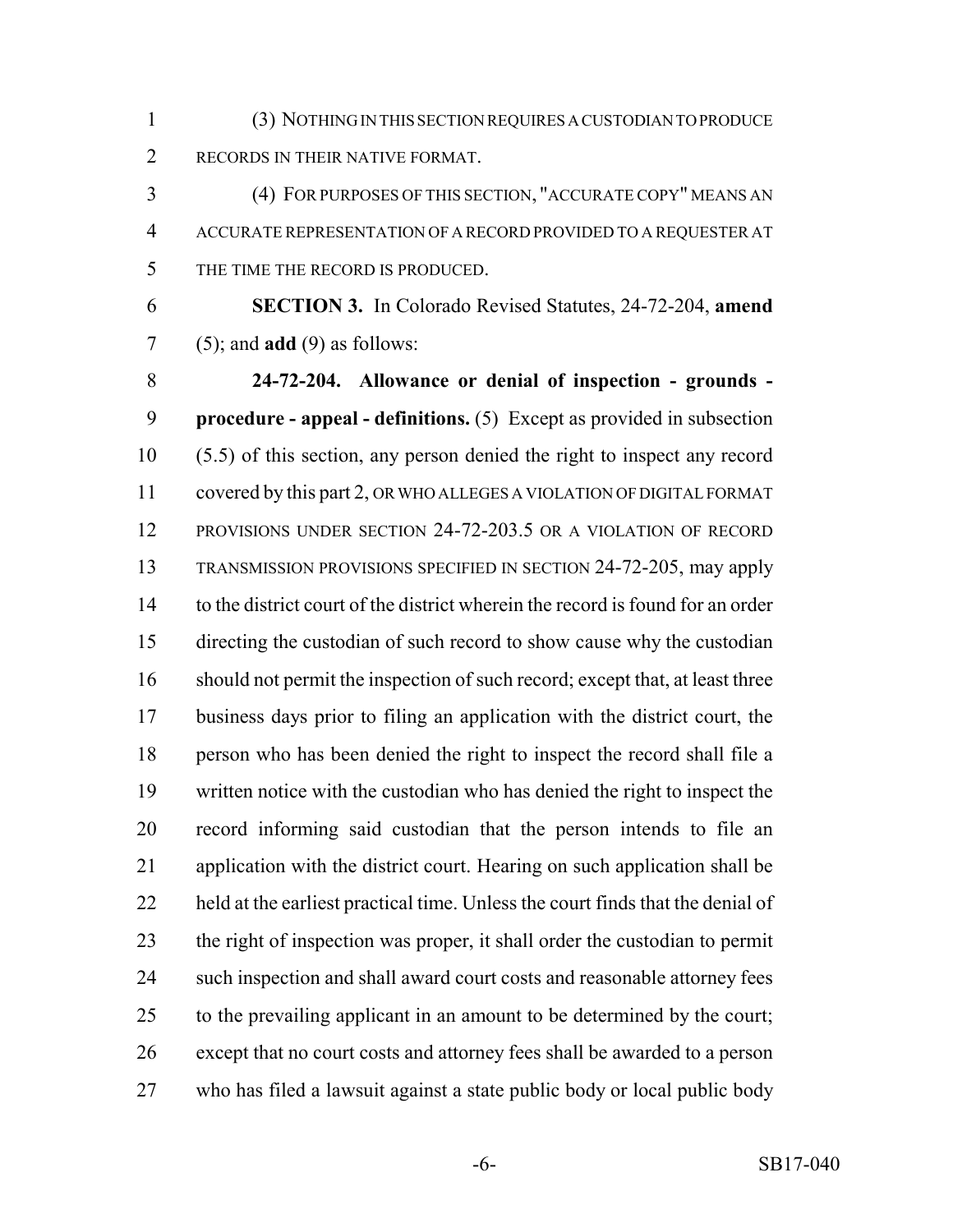1 and who applies to the court for an order pursuant to this subsection (5) for access to records of the state public body or local public body being sued if the court finds that the records being sought are related to the pending litigation and are discoverable pursuant to chapter 4 of the Colorado rules of civil procedure. In the event the court finds that the denial of the right of inspection was proper, the court shall award court costs and reasonable attorney fees to the custodian if the court finds that 8 the action was frivolous, vexatious, or groundless. IN ANY CASE ALLEGING A VIOLATION OF DIGITAL FORMAT PROVISIONS, THE ATTORNEY FEE 10 PROVISIONS SPECIFIED IN SECTION 24-72-203.5 (2) MUST APPLY.

 (9) ALTERING AN EXISTING RECORD, OR EXCISING FIELDS OF INFORMATION, TO REMOVE INFORMATION THAT THE CUSTODIAN IS REQUIRED OR ALLOWED TO WITHHOLD DOES NOT CONSTITUTE THE CREATION OF A NEW PUBLIC RECORD.SUCH ALTERATION OR EXCISION MAY 15 BE SUBJECT TO A RESEARCH AND RETRIEVAL FEE OR A FEE FOR THE PROGRAMMING OF DATA AS ALLOWED UNDER SECTION 24-72-205.

 **SECTION 4.** In Colorado Revised Statutes, **amend** 24-72-205 as follows:

 **24-72-205. Copy, printout, or photograph of a public record - imposition of research and retrieval fee.** (1) (a) In all cases in which a person has the right to inspect a public record, the person may request a copy, printout, or photograph of the record. The custodian shall furnish a copy, printout, or photograph and may charge a fee determined in 24 accordance with subsection  $(5)$  of this section; except that, when the custodian is the secretary of state, fees shall be determined and collected pursuant to section 24-21-104 (3), and when the custodian is the executive director of the department of personnel, fees shall be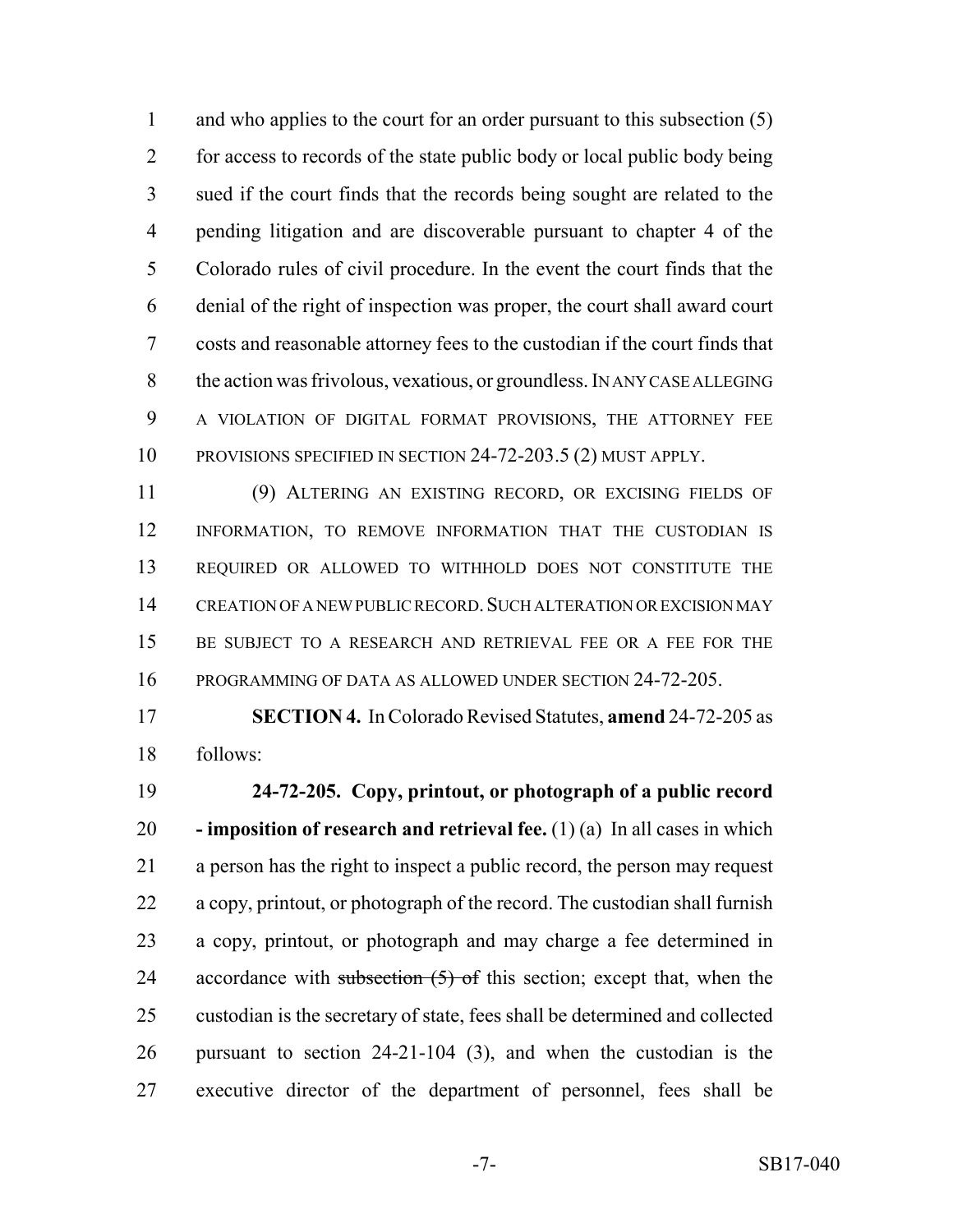determined and collected pursuant to section 24-80-102 (10). Where the fee for a certified copy or other copy, printout, or photograph of a record is specifically prescribed by law, the specific fee shall apply.

 (b) Upon request for records transmission by a person seeking a copy of any public record, the custodian shall transmit a copy of the record by United States mail, other delivery service, facsimile, or electronic mail. No transmission fees may be charged to the record requester for transmitting public records via electronic mail. Within the period specified in section 24-72-203 (3)(a), the custodian shall notify the record requester that a copy of the record is available but will only be sent to the requester once the custodian either receives payment or makes arrangements for receiving payment for all costs associated with records transmission and for all other fees lawfully allowed, unless recovery of 14 all or any portion of such costs or fees has been waived by the custodian. Upon either receiving such payment or making arrangements to receive such payment at a later date, the custodian shall send the record to the requester as soon as practicable but no more than three business days after receipt of, or making arrangements to receive, such payment.

 (2) If the custodian does not have facilities for making a copy, printout, or photograph of a record that a person has the right to inspect, the person shall be granted access to the record for the purpose of making a copy, printout, or photograph. The copy, printout, or photograph shall be made while the record is in the possession, custody, and control of the custodian thereof and shall be subject to the supervision of the custodian. When practical, the copy, printout, or photograph shall be made in the place where the record is kept, but if it is impractical to do so, the custodian may allow arrangements to be made for the copy, printout, or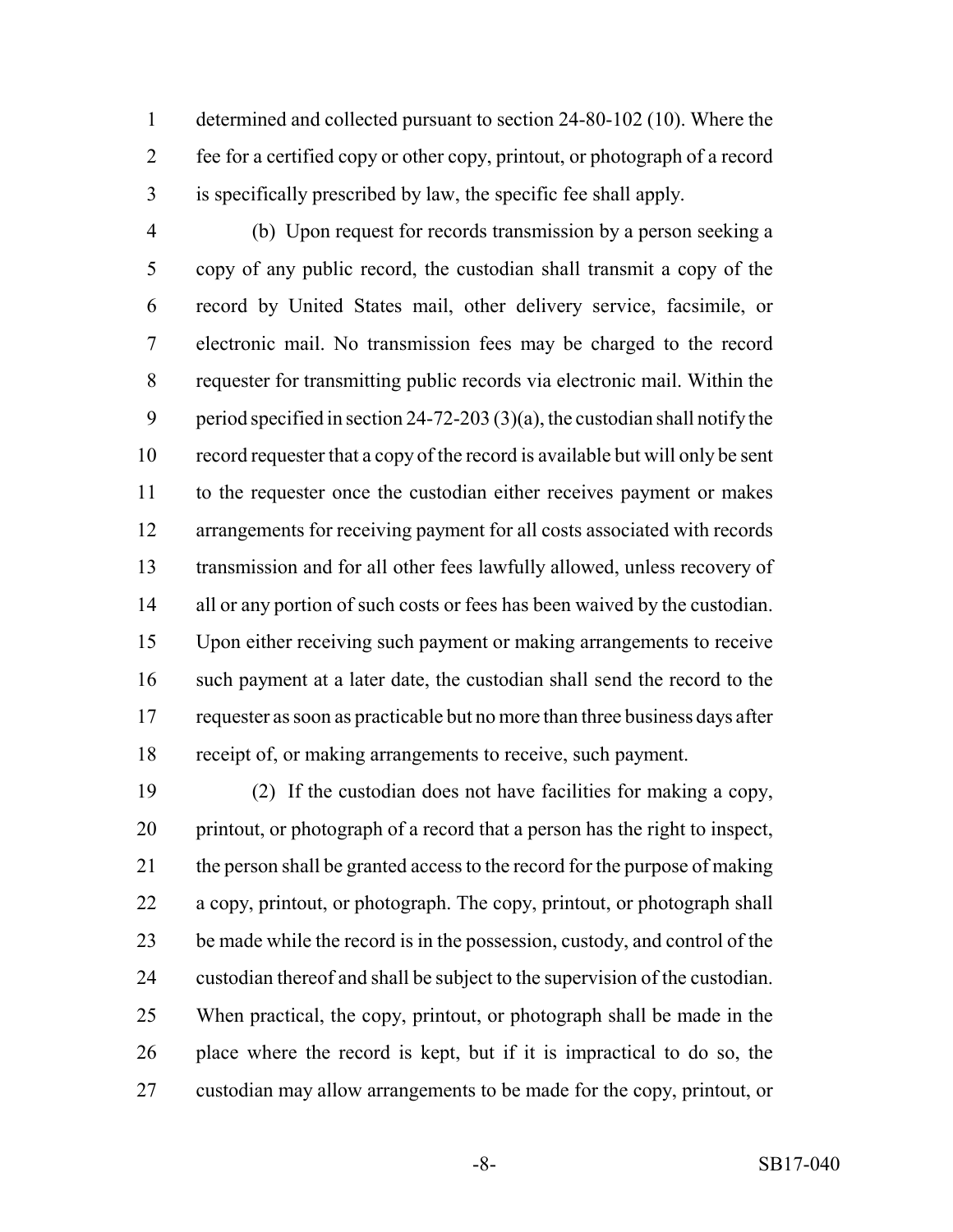photograph to be made at other facilities. If other facilities are necessary, the cost of providing them shall be paid by the person desiring a copy, printout, or photograph of the record. The custodian may establish a reasonable schedule of times for making a copy, printout, or photograph. 5 and may charge the same fee for the services rendered in supervising the copying, printing out, or photographing as the custodian may charge for 7 furnishing a copy, printout, or photograph under subsection (5) of this section.

 (3) If, in response to a specific request, the state or any of its agencies, institutions, or political subdivisions has performed a 11 manipulation of data PROGRAMMING, CODING, OR CUSTOM SEARCH QUERIES SO AS TO CONVERT A RECORD INTO A STRUCTURED DATA OR SEARCHABLE FORMAT so as to generate a record in a form not used by the state or by said agency, institution, or political subdivision, a reasonable fee may be charged to the person making the request. Such fee shall not 16 exceed the actual cost of manipulating the said data PROGRAMMING, CODING, OR CUSTOM SEARCH QUERIES and generating the said record in accordance with the request. Persons making subsequent requests for the same or similar records may be charged a fee not in excess of the original fee.

21 (4) If the public record is a result of computer output other than 22 word processing, the fee for a copy, printout, or photograph thereof may 23 be based on recovery of the actual incremental costs of providing the electronic services and products together with a reasonable portion of the costs associated with building and maintaining the information system. Such fee may be reduced or waived by the custodian if the electronic 27 services and products are to be used for a public purpose, including public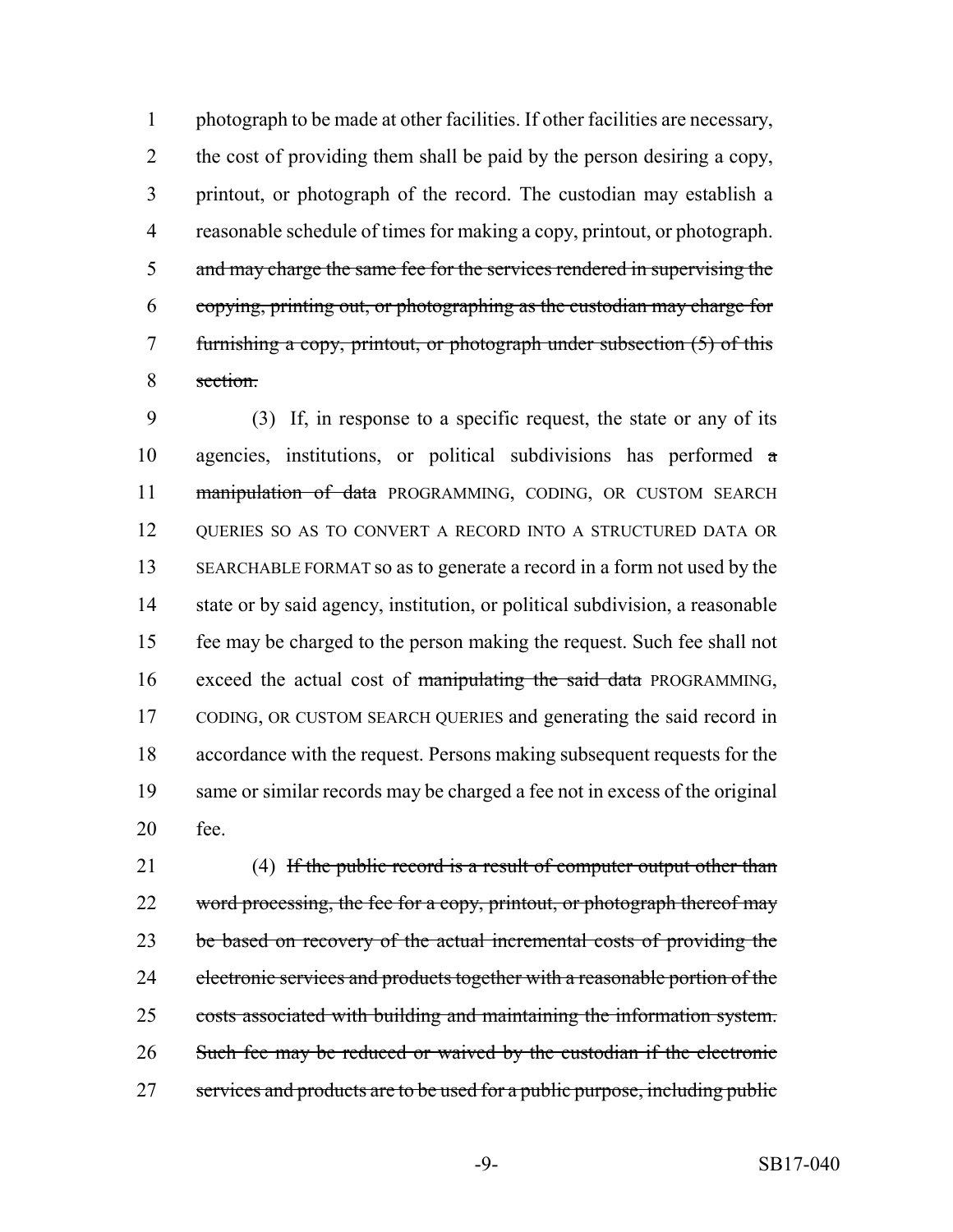agency program support, nonprofit activities, journalism, and academic 2 research. Fee reductions and waivers shall be uniformly applied among persons who are similarly situated IF A CUSTODIAN PERFORMS PROGRAMMING, CODING, OR CUSTOM SEARCH QUERIES TO CREATE A PUBLIC RECORD, THE FEE FOR A PAPER OR ELECTRONIC COPY OF THAT RECORD MAY BE BASED ON RECOVERY OF THE ACTUAL OR INCREMENTAL COSTS OF PERFORMING THE PROGRAMMING, CODING, OR CUSTOM SEARCH QUERIES, TOGETHER WITH A REASONABLE PORTION OF THE COSTS ASSOCIATED WITH BUILDING AND MAINTAINING THE INFORMATION SYSTEMS.

 (5) (a) A custodian may charge a fee not to exceed twenty-five cents per standard page for a PAPER copy of a public record or a fee not to exceed the actual cost of providing a copy, printout, or photograph of a public record in a format other than a standard page.

 (b) Notwithstanding paragraph (a) of this subsection (5) SUBSECTIONS (4) AND (5)(a) OF THIS SECTION, an institution, as defined in section 24-72-202 (1.5), that is the custodian of scholastic achievement data on an individual person may charge a reasonable fee for a certified transcript of the data.

 (6) (a) A custodian may impose a fee in response to a request for the research and retrieval of public records only if the custodian has, prior to the date of receiving the request, either posted on the custodian's website or otherwise published a written policy that specifies the applicable conditions concerning the research and retrieval of public records by the custodian, including the amount of any current fee. Under any such policy, the custodian shall not impose a charge for the first hour of time expended in connection with the research and retrieval of public records. After the first hour of time has been expended, the custodian may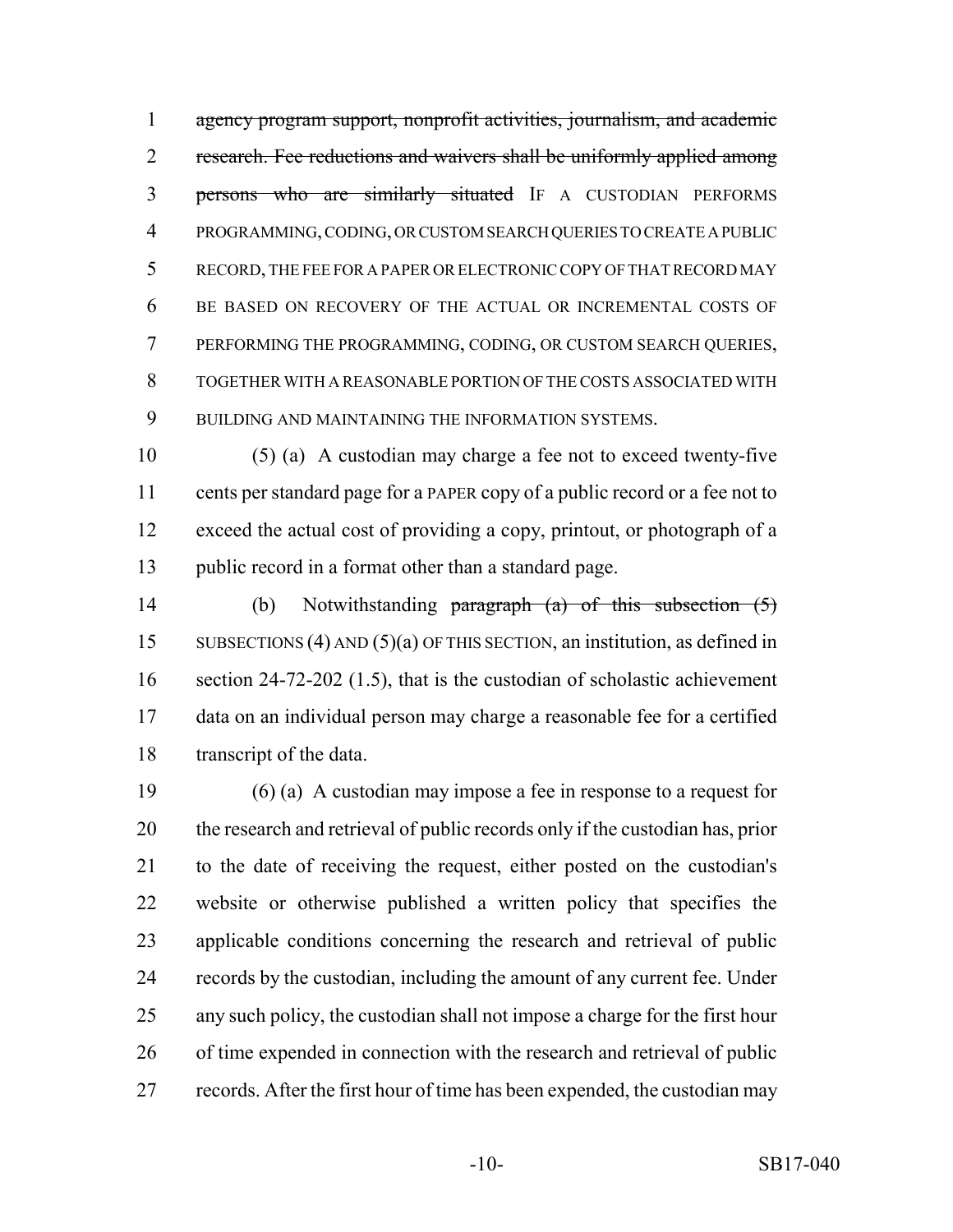charge a fee for the research and retrieval of public records that shall not exceed thirty dollars per hour.

 (b) WHEN A PERSON HAS MADE A REQUEST TO INSPECT OR MAKE COPIES OR IMAGES OF ORIGINAL PUBLIC RECORDS, THE CUSTODIAN MAY CHARGE A FEE IN ACCORDANCE WITH SUBSECTION (6)(a) OF THIS SECTION FOR THE TIME REQUIRED FOR THE CUSTODIAN TO SUPERVISE THE HANDLING OF THE RECORDS, WHEN SUCH SUPERVISION IS NECESSARY TO PROTECT THE 8 INTEGRITY OR SECURITY OF THE ORIGINAL RECORDS.

9 (b) (c) On July 1, 2019, and by July 1 of every five-year period thereafter, the director of research of the legislative council appointed 11 pursuant to section 2-3-304 (1)  $C.R.S.,$  shall adjust the maximum hourly 12 fee specified in paragraph (a) of this subsection  $(6)$  SUBSECTION  $(6)(a)$  OF THIS SECTION in accordance with the percentage change over the period in the United States department of labor, bureau of labor statistics, consumer price index for Denver-Boulder-Greeley, all items, all urban consumers, or its successor index. The director of research shall post the adjusted maximum hourly fee on the website of the general assembly.

 **SECTION 5.** In Colorado Revised Statutes, **repeal** 24-72-206 as follows:

 **24-72-206. Violation - penalty.** Any person who willfully and 21 knowingly violates the provisions of this part 2 is guilty of a misdemeanor 22 and, upon conviction thereof, shall be punished by a fine of not more than 23 one hundred dollars, or by imprisonment in the county jail for not more 24 than ninety days, or by both such fine and imprisonment.

 **SECTION 6. Act subject to petition - effective date.** This act takes effect at 12:01 a.m. on the day following the expiration of the ninety-day period after final adjournment of the general assembly (August